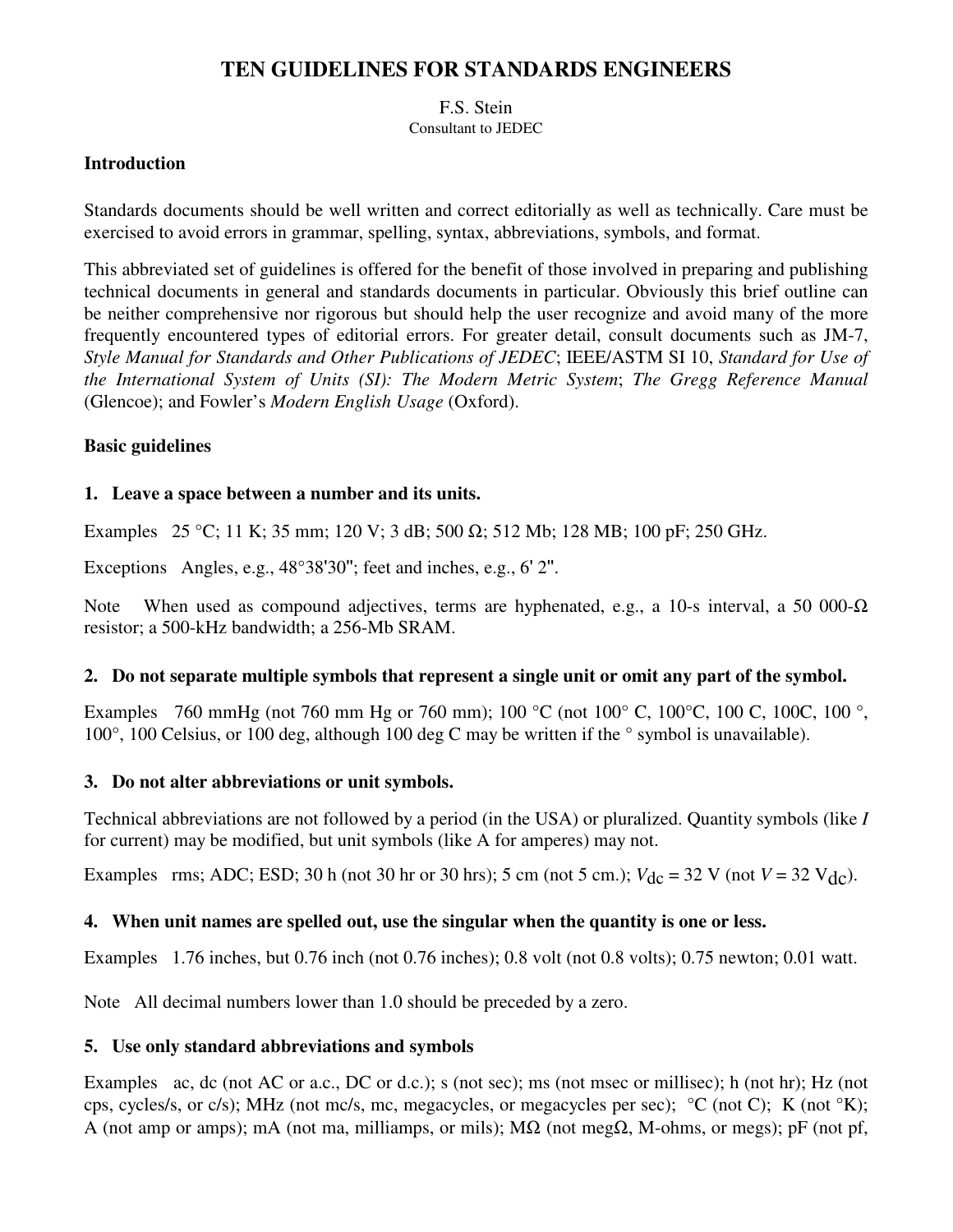μμf, μμF, or puffs); μm (not μ or microns); cm<sup>3</sup> (not cc); g (not gm); kg (not kgm or Kg); Pa (in preference to mmHg, torrs, or millibars); Mb (not Mbit); MB (not Mbyte); kb/s (not kbps).

Note 1 Lowercase abbreviations, but not lowercase unit symbols, may be capitalized if the context demands it; e.g*.,* ALL AC POWER SUPPLIES MUST BE LESS THAN 80 mm HIGH. DC bias voltages may not exceed 100 mV.

Note 2 Ambiguity arises in the use of symbols relating to storage devices. The symbol GB, e.g., represents a gigabyte, which, for most purposes, equals 1 000 000 000 bytes. But for storage devices,  $1 \text{ GB} = 1\,073\,741\,824\,$  (2 to the 30<sup>th</sup>) bytes. Similarly, the symbol MB represents a megabyte, which, for most purposes, equals 1 000 000 bytes. But for storage devices, 1 MB = 1 048 576 (2 to the  $20<sup>th</sup>$ ) bytes. This ambiguity diminishes in the case of the kilobyte, whose symbol can be either kB or KB, since 1 kB always equals 1 000 bytes, and 1 KB always equals 1 024 (2 to the  $10<sup>th</sup>$ ) bytes. The same comments apply to bits (Gb, Mb, kb, and Kb).

Note 3 As illustrated above, spaces are the preferred mode for setting off groups of three digits in a large number (counting in either direction from the decimal point).

#### **6. Do not misuse words or abbreviations.**

Examples Write *a criterion* (not *a criteria*); *the criteria are* (not *the criteria is*); *a phenomenon* (not *a phenomena)*; *an MOS transistor* (not *a MOS transistor*); *an LSI device* (not *a LSI device*); use *i.e.,* only to mean *that is*; use *e.g.,* to mean *for example*; *unique* (never *more unique*); *optimum* (not *more optimum*); *the principal factors* (not *the principle factors*); *worst case* (not *worse case*); *an alternative method* (not *an alternate method*); *ensure* (not *insure*); *It led the list* (not *It lead the list*); *the book's Foreword* (not *the book's Forward*); *cont, cont., or cont'd* (not *con't*); *fewer than 20 rejects* (not *less than 20 rejects*); *The United States comprises* (not *is comprised of*) *50 states*; *the predominant mode* (not *the predominate mode*); *a contaminant* (not *a contaminate*); *etc.* (not *and etc.*); *an effect* (not *an affect*); *its properties* (not *it's properties*) *were affected* (not *effected*); *regardless* (not *irregardless*); *the switch is actuated* (not *activated*). R*atio* vs *quotient*: A ratio is a *dimensionless* quotient, e g., *2/3* or *3/2*; quantities like *mV/°C, m/s,* and *W/(cm*·*°C)* are also *quotients* but, having dimensions, are not *ratios*. The plural of *die* is *dice* or *dies*, but *die* has been so commonly *mis*used in the industry as the plural form that it has now found *de facto* acceptance.

#### **7. Distinguish between "which" and "that"**.

The word "that" is used to introduce a *restrictive* clause, i.e., one that is required to limit the noun it modifies. (Most definitions therefore include the word "that" rather than "which".)

Example The version of the device that is in a surface-mounted package allows increased component density.

The word "which" is used to introduce a nondefining or *descriptive* clause, i.e., one that only adds further information about a subject already identified.

Example The new version of the device, which is in a surface-mounted package, allows increased component density.

Note As used in the above sense, "which" is always preceded by a comma; "that" is not preceded by a comma unless it is separated from its antecedent by intermediate words or symbols.